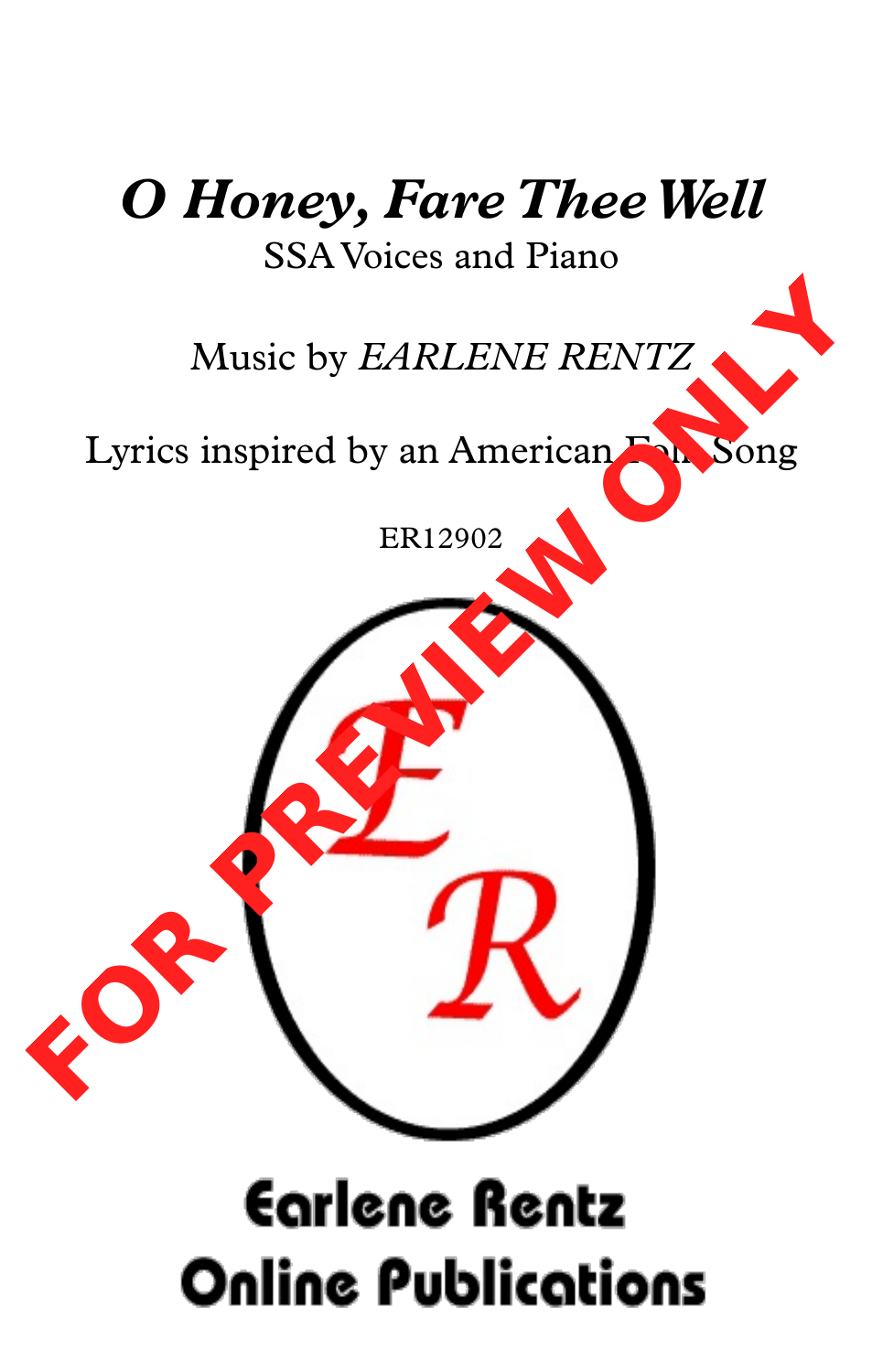## **O Honey, Fare TheeWell**

SSA Voices and Piano\*



Copyright © 2021 Earlene Rentz Online Publications, LLC

With the purchase of this file, the purchaser is granted permission to make multiple copies of this octavo, for use only in purchaser's choral rehearsal and performance.

\*Add guitar or banjo to the accompaniment in a picking or strumming pattern, if desired. Chords provided.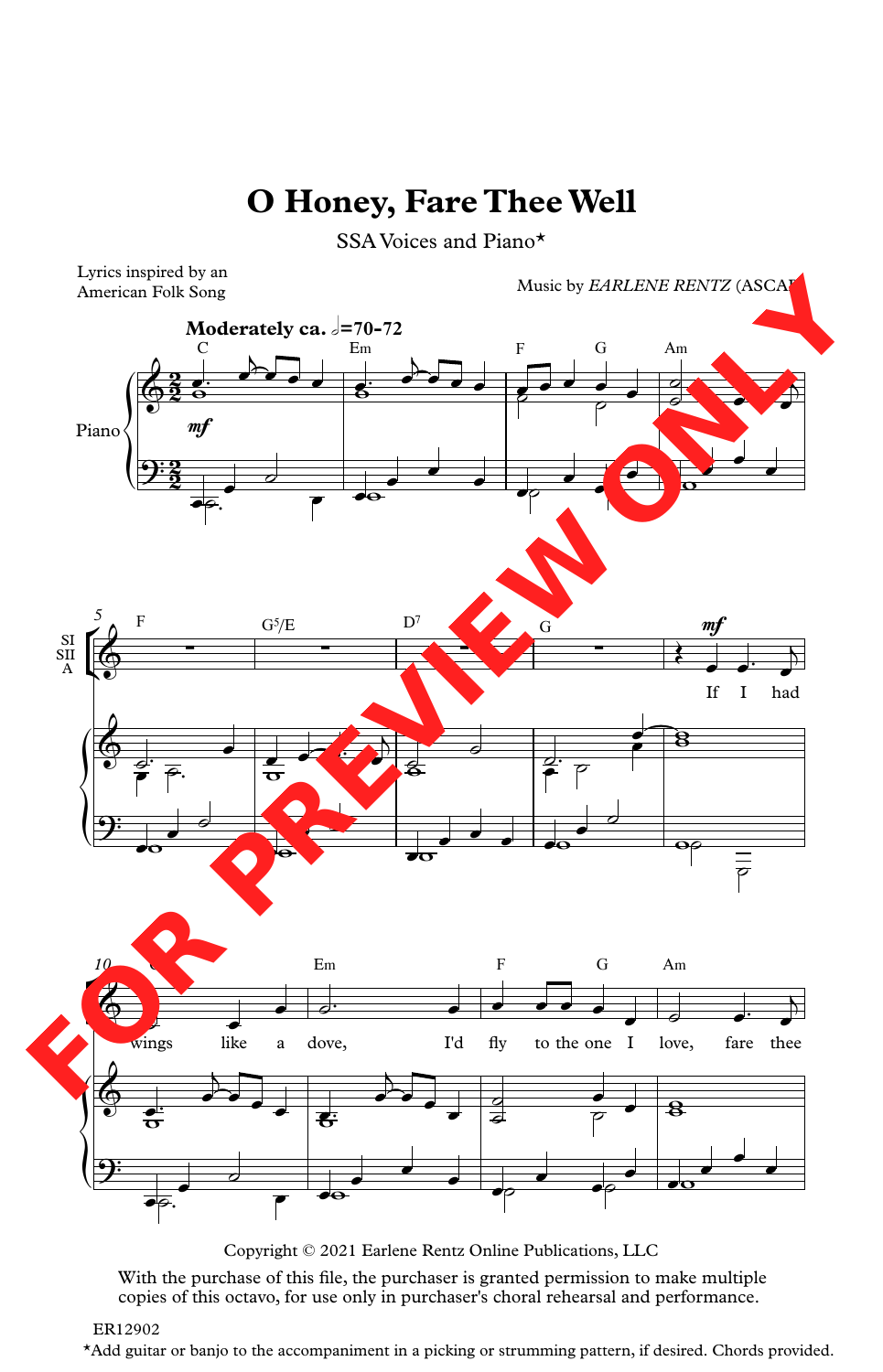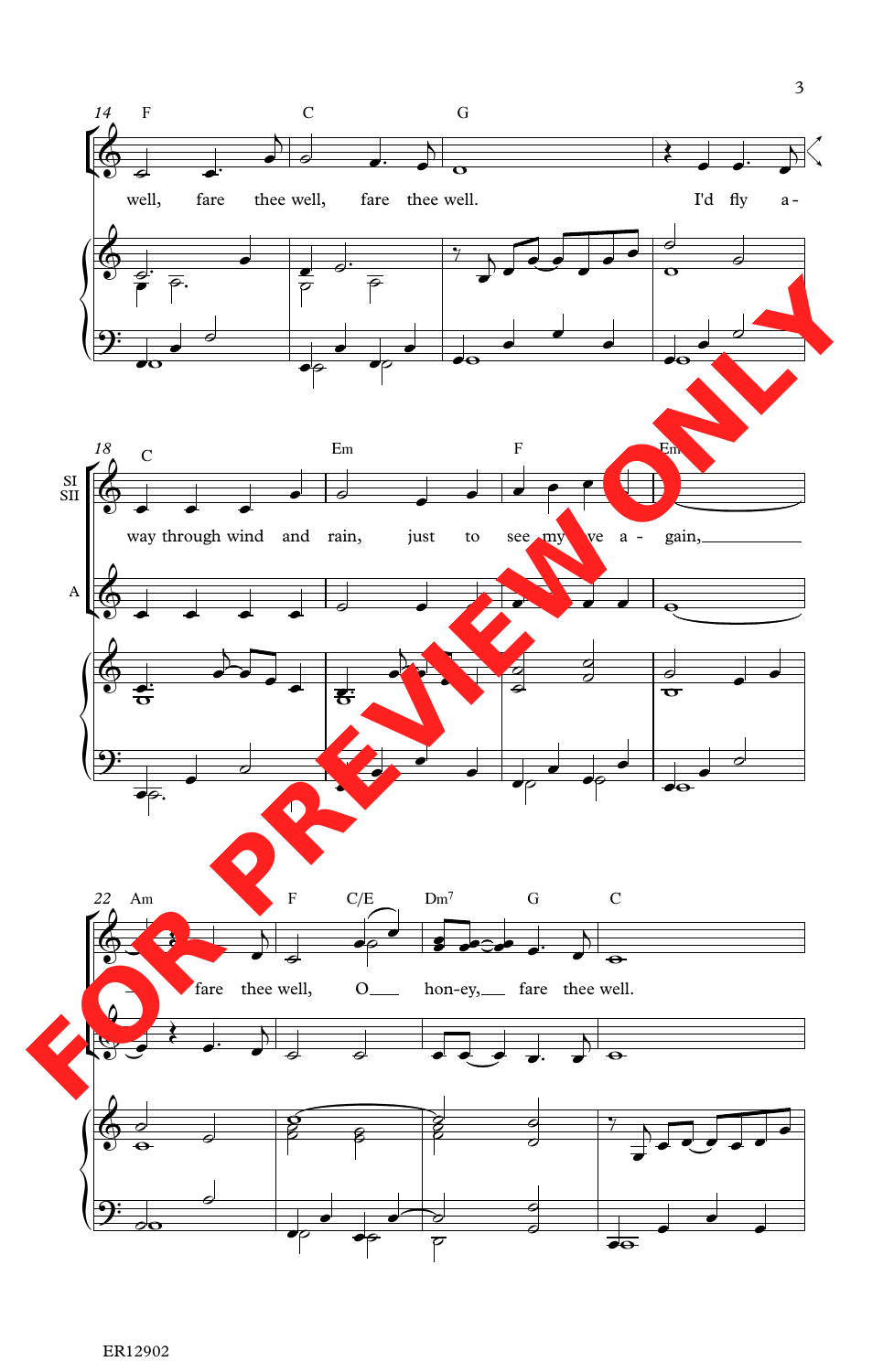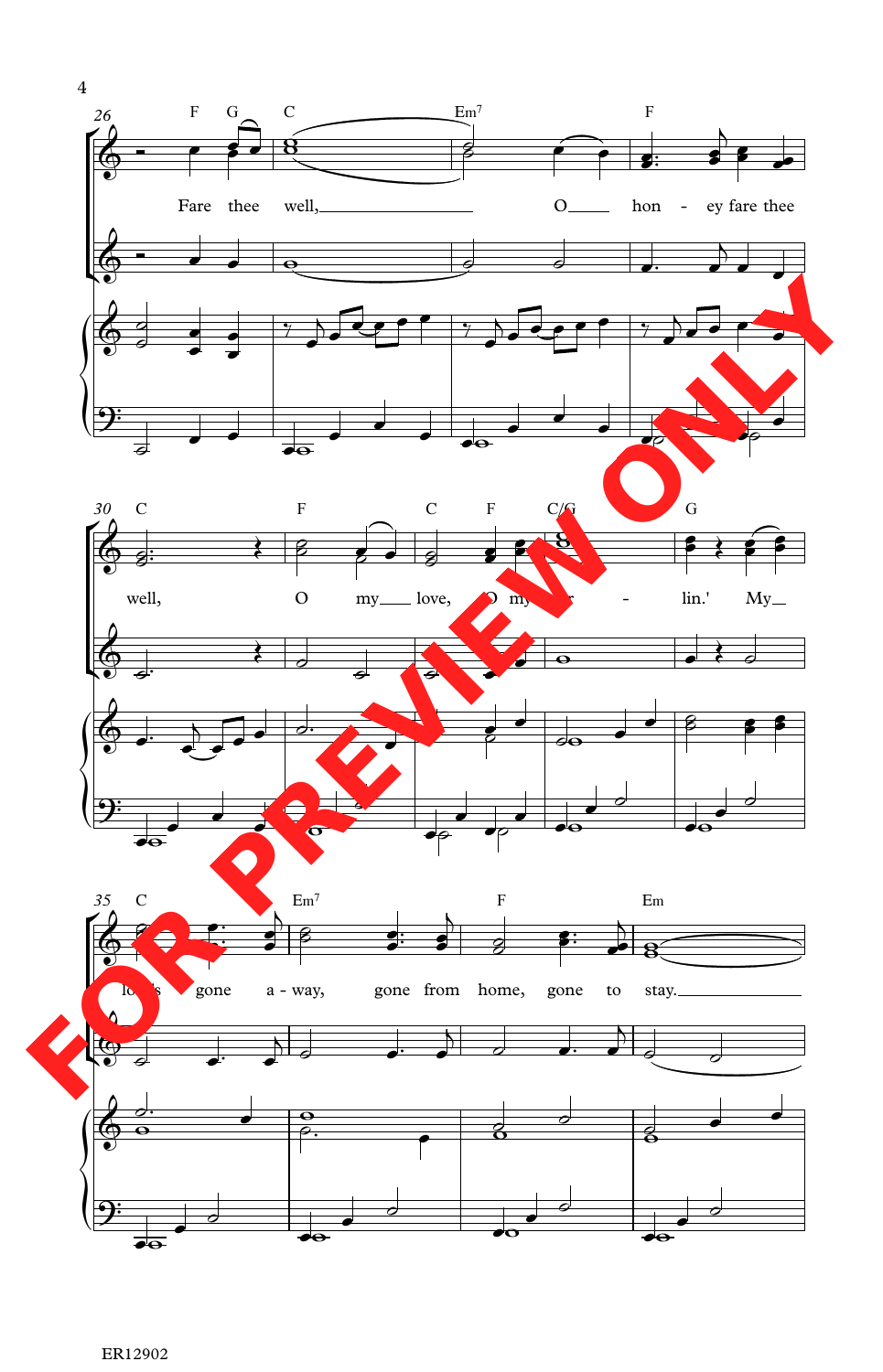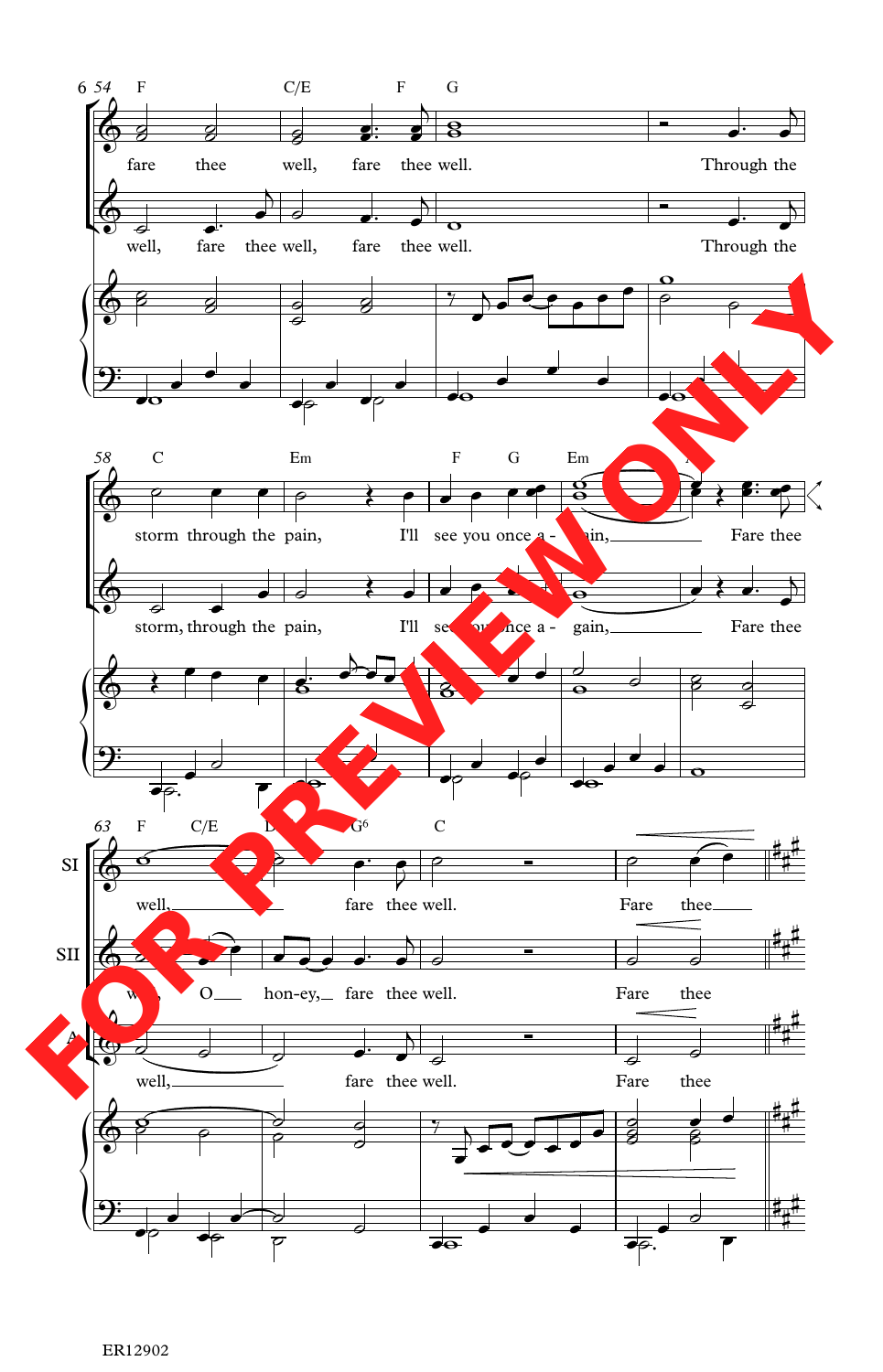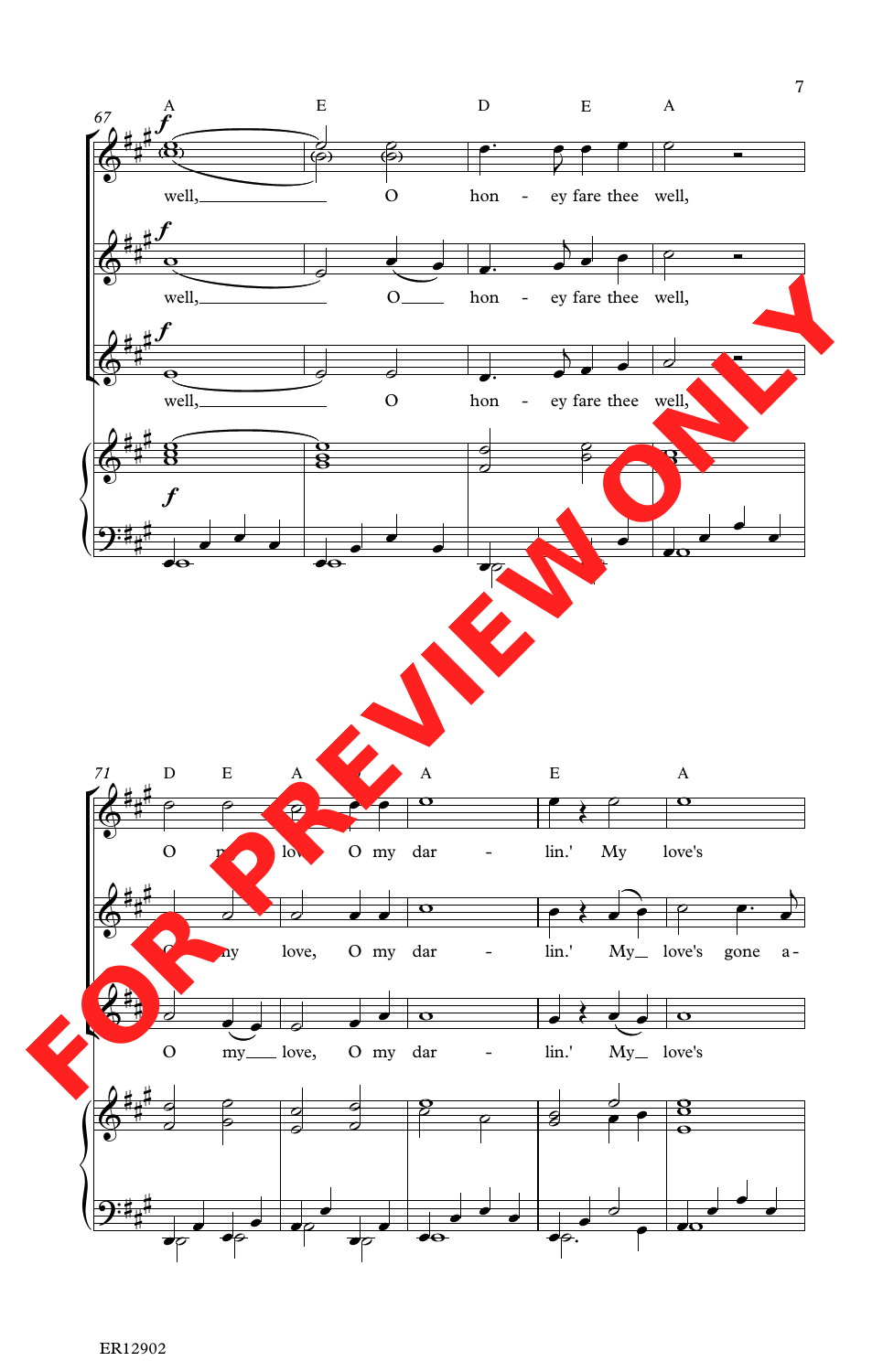